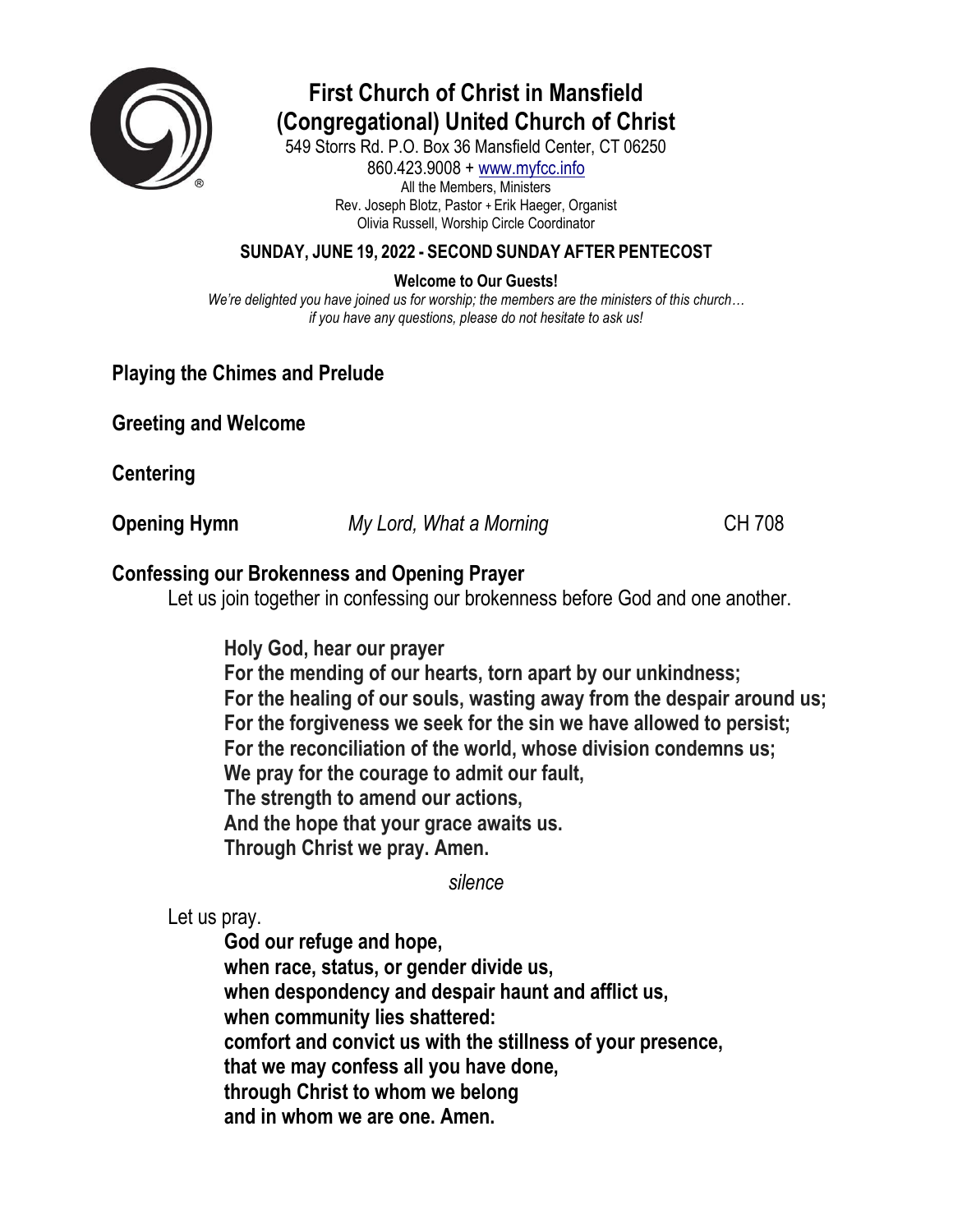

*\*Prayer of Confession by Beth Merrill Neel from "Hold Fast to What Is Good"*

# **Prayers of the People and the Prayer of Jesus**

*During the Prayers of the People, when you hear the phrase "God of grace," the congregation will respond with "hear our prayer."*

*Please pray the Prayer of Jesus using whatever language is most comfortable for you. The following are offered as examples…*

**Our Father/Mother/Creator, who art in heaven, hallowed be thy name. Thy kingdom come.**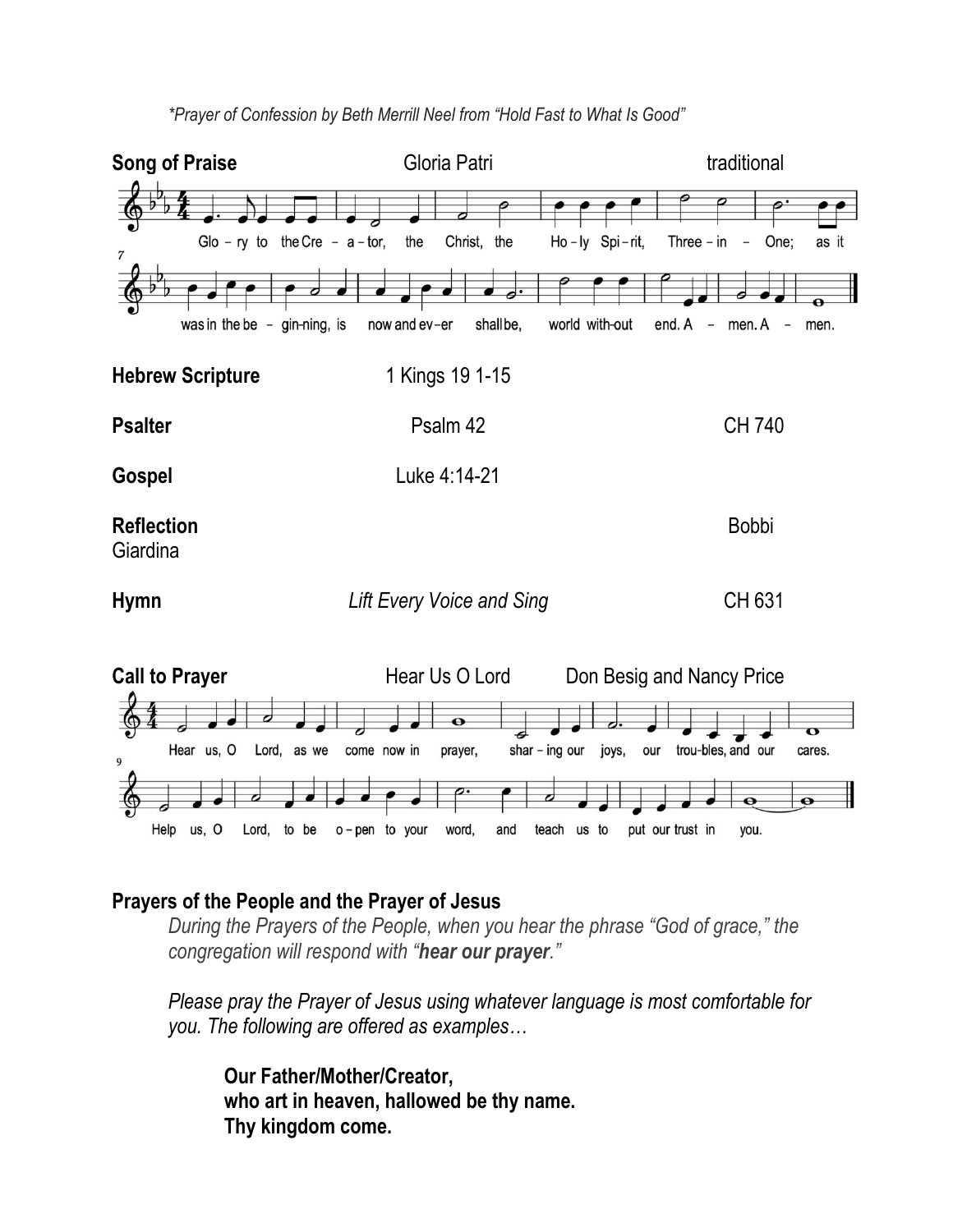**Thy will be done on earth, as it is in heaven. Give us this day our daily bread, and forgive us our debts/sins/trespasses, as we forgive our debtors/those who sin/trespass against us. And lead us not into temptation, but deliver us from evil. For thine is the kingdom, and the power, and the glory, forever. Amen.**

**Musical Offering** *Londonderry Air - Traditional Irish melody*  Laurel Thurman, Erik Haeger

*Offerings may be placed in passed plates, mailed to: First Church of Christ in Mansfield UCC. Box 36. Mansfield Center, CT 06250, or given online at [www.myfcc.info](http://www.myfcc.info/)*

### **Doxology**



### **Prayer of Dedication**

**God of abundance: you have set before us a plentiful harvest. As we feast on your goodness, strengthen us to labor in your field, and equip us to bear fruit for the good of all, in the name of Jesus. Amen.**

**Hymn** *We Are Walking (Siyahamba/Caminando)* CH 442

### **Benediction**

We pray, O Lord, for change. Jesus you revealed God through your wise words and loving deeds, and we encounter you still today in the faces of those whom society has pushed to the margins. Guide us, through the love you revealed, to establish the justice you proclaimed,